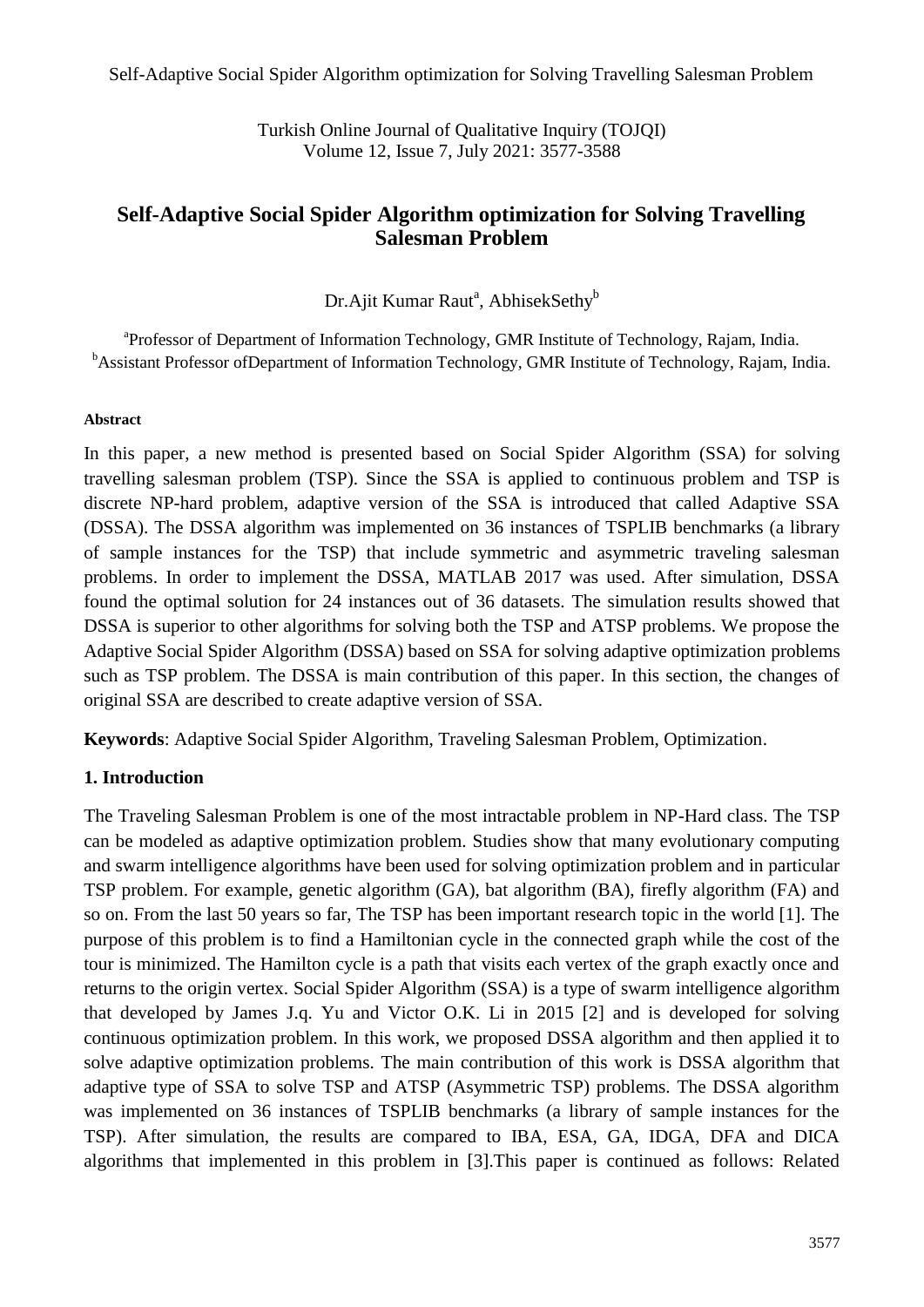research is presented in Section 2. The proposed algorithm is explained in Section 3. In addition, the results are presented in Section4. Finally, conclusions are explained in Section 5.

# **2. Related Work**

There are various techniques for solving TSP problem. Investigation and study of various references indicate that evolutionary algorithms have been widely applied in optimization problem and in particular TSP problem that in this part we mentioned a number of them as examples. In [3] authors presented aadaptive Bat algorithm for solving routing problems. They implemented the proposed algorithm on 37 instances of TSPLIB. In [1] [4] applied simulated annealing and tabu search algorithm for solving TSP problem. In [5], ant colony optimization algorithms are used for solving traveling salesman problem. In another article [6], authors proposed a hybrid evolutionary fuzzy learning algorithm to solve large scale TSP problem. They results demonstrated that their algorithm is suitable for routing problem and has acceptable computing time. In another study [7], proposed a generalized heuristic method based on ant colony algorithm. The proposed method was applied to TSP problem and achieved acceptable results. In [8] authors proposed a Hybrid algorithm for solving Probabilistic TSP based on Particle Swarm Optimization. Hybrid evolutionary algorithms proposed in [9] and applied to solve Multi objective TSP problem. Firefly algorithm and ant colony algorithm were used for solving TSP problem in [10], [11], respectively. In [12], adaptive invasive weed optimization algorithm proposed to solve TSP and in [11] a Tabu Search Approach is designed for the Prize Collecting Traveling Salesman Problem.

## **2.1. The Traveling Salesman Problem**

The Traveling Salesman Problem is one of the most intractable problem, and it takes a lot of time to solve it. There are a number of cities in the TSP problem. The distance between each pair of cities in this problem is fixed and constant. The aim of this problem is to find a Hamilton cycle with minimum cost. In a directed graph, the Hamiltonian cycle is a path from one vertex to itself. In this cycle, the salesman passes from all the other cities exactly once. Mathematically, the problem is determined by finding the number of permutations and then evaluating each state.

This problem can be simulated as follows [1]:

If  $G = (V, A)$  is a complete graph, the Hamilton cycle with minimum cost can be formulated as:

(1)

Minimize 
$$
z = \sum_{i \in V} \sum_{j \in V} l_{ij} x_{ij}
$$
 (1)

In this Equation, lij indicate the distance between the cities i and j. If this distance is equal for every pair of cities, TSP is symmetrical TSP and otherwise is Asymmetrical TSP.

# 2.2.**Social Spider Algorithm**

The original Social Spider Algorithm (SSA) is introduced here, SSA is a type of swarm intelligence algorithm that introduced in 2015 for solving continuous optimization problems [2]. According to reference [2], spiders have a web that formulated the search space of problem. When spiders move on the web, vibration is produced. The vibration is propagated in the web, and another spider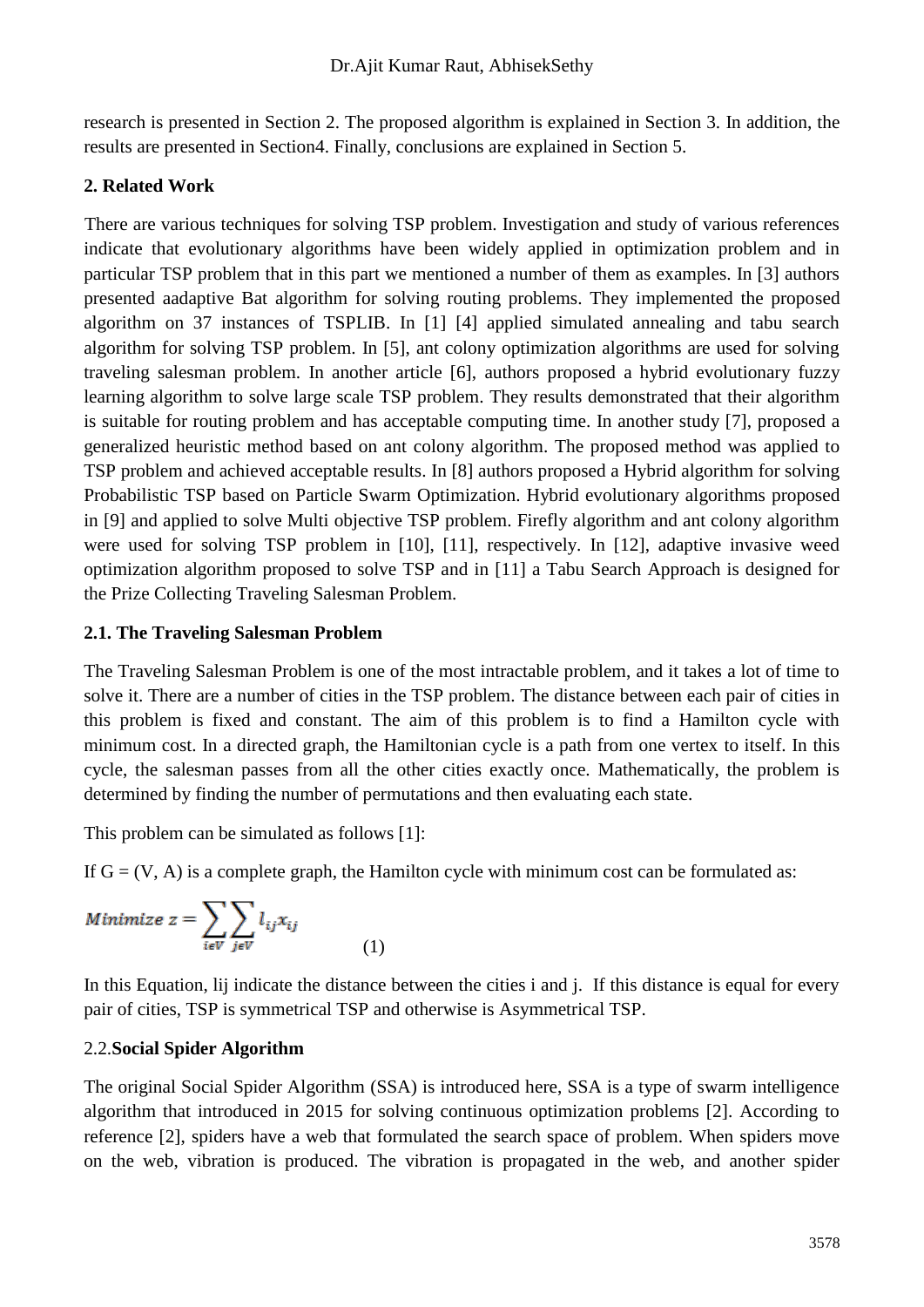Self-Adaptive Social Spider Algorithm optimization for Solving Travelling Salesman Problem

receives it. In fact, spiders shared information by the web. Moreover, each spider has a position and fitness of the position on the web. Spiders can move from one position to another position on the web. As mentioned in [2], the pseudo-code of Social Spider Algorithm is presented as:

**Algorithm-1**: Social spider algorithm

- 1. Assign values to the parameters of SSA
- 2. Create the population of spiders' pop and assign memory for them
- 3. Initialize  $v_s^{tar}$  for each spider
- 4. While stopping criteria not met do
- 5. for each spider s in pop do
- 6. Evaluate the fitness value of s
- 7. Generate a vibration at the position of s
- 8. End for
- 9. for each spider s in pop do
- 10. Calculate the intensity of the vibrations V, generated by all spiders
- 11. Select the strongest vibration  $v_s^{best}$  from V
- 12. if the intensity of  $v_s^{best}$  is larger than  $v_s^{tar}$  then
- 13. Store $v_s^{best}$ as $v_s^{tar}$
- 14. End if
- 15. Update CS
- 16. Generate a random number r from [0,1)
- 17 if  $r > P_c^{cs}$  then
- 18. Update the dimension mask  $m_s$
- 19. End if
- 20. Generate $P_s^{f \circ}$
- 21. Perform a random walk.
- 22. Address any violated constraints
- 23. End for
- 24. End while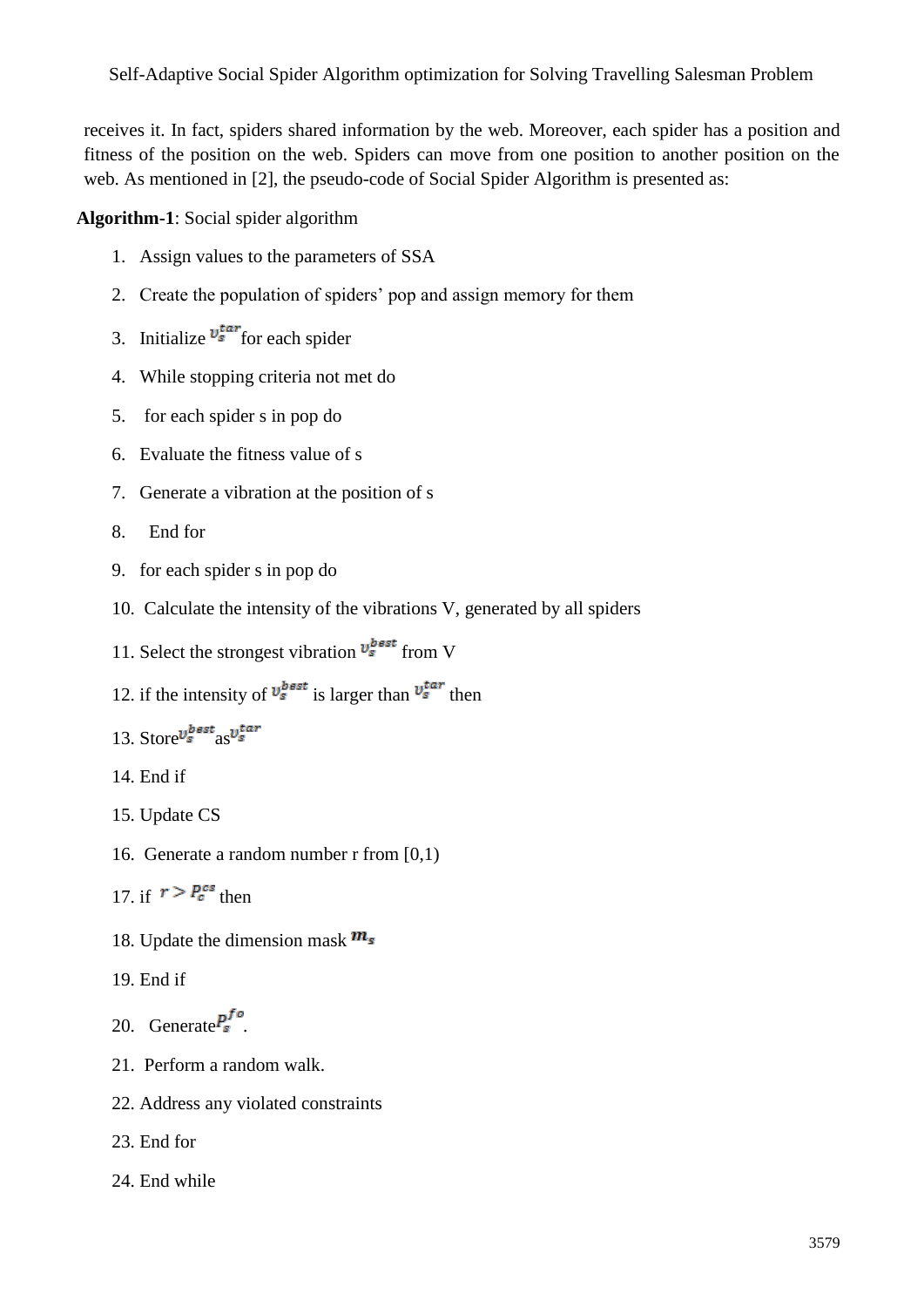#### 25. Output the best solution found

This pseudo-code has 5 important steps: fitness evaluation, vibration generation, mask changing, random walks and constraints handling. Details of each step are described below.

In fitness evaluation step, fitness function is calculated for each spider. Since the SSA is designed for minimization problem, each spider with minimum fitness is known as the best spider in swarm.

Let  $f(Ps)$  be a spider fitness in its position and c is a small constant. Each spider produces a vibration in accordance with the  $f(Ps)$  as [2, 14, 15, 16]

$$
I(P_s, P_s, t) = \log(\frac{1}{f(P_s) - c} + 1)
$$
 (2)

The vibration attenuation is defined in accordance with distance as [2]:

$$
I(P_a, P_b, t) = I(P_a, P_a, t) \times \exp(-\frac{D(P_a, P_b)}{\bar{\sigma} \times r_a})
$$
 (3)

Where D(Pa, Pb) is the Manhattan distance between the spiders a and b,  $\sigma$  is the standard deviation of spider positions, and  $r_a \in (0, \infty)$  is the user-defined parameter that controls the attenuation rate [14][16].After this step, SSA propagates these vibrations and each spider receives the produced vibration from another spider. Then spiders find the strongest received intensity.

According to [2] [16], mask is a sparse matrix that spiders use it as a guide to walk. In mask changing step, each spider generates a new mask.  $P_m$  and  $P_c$  are user-defined parameter in (0,1). SSA uses these parameters to changing mask. As mentioned in [2] [16], probability of changing mask is  $1 - P_c^{cs}$ .  $P_m$  represents the probability of being 1 in each cell of the mask, when the mask is decided to be changed. It is worth noting that each bit of a mask is changed independently.

Then a new following position generated as [2]:

$$
P_{s,i}^{fo} = \begin{cases} P_{s,i}^{tar} & m_{s,i} = 0\\ P_{s,i}^{r} & m_{s,i} = 1 \end{cases}
$$
 (4)

A random walk is represented as [2] [14] [16]:

(5)

Where R is a vector of random floating-point numbers between 0 to 1 and  $\Theta$  is element-wise multiplication, respectively [2].

The final step is the constraint handling. In this step, SSA is the consideration of optimization problem's limitation and testing the position of each spider. If the spider was out of the search space, the position is modified as follows [2]:

$$
P_{s,i}(t+1) = \begin{cases} \left(\bar{x}_i - P_{s,i}\right) \times r & \text{if} \quad P_{s,i}(t+1) > \bar{x}_i\\ \left(P_{s,i} - \underline{x}_i\right) \times r & \text{if} \quad P_{s,i}(t+1) < \underline{x}_i \end{cases} \tag{6}
$$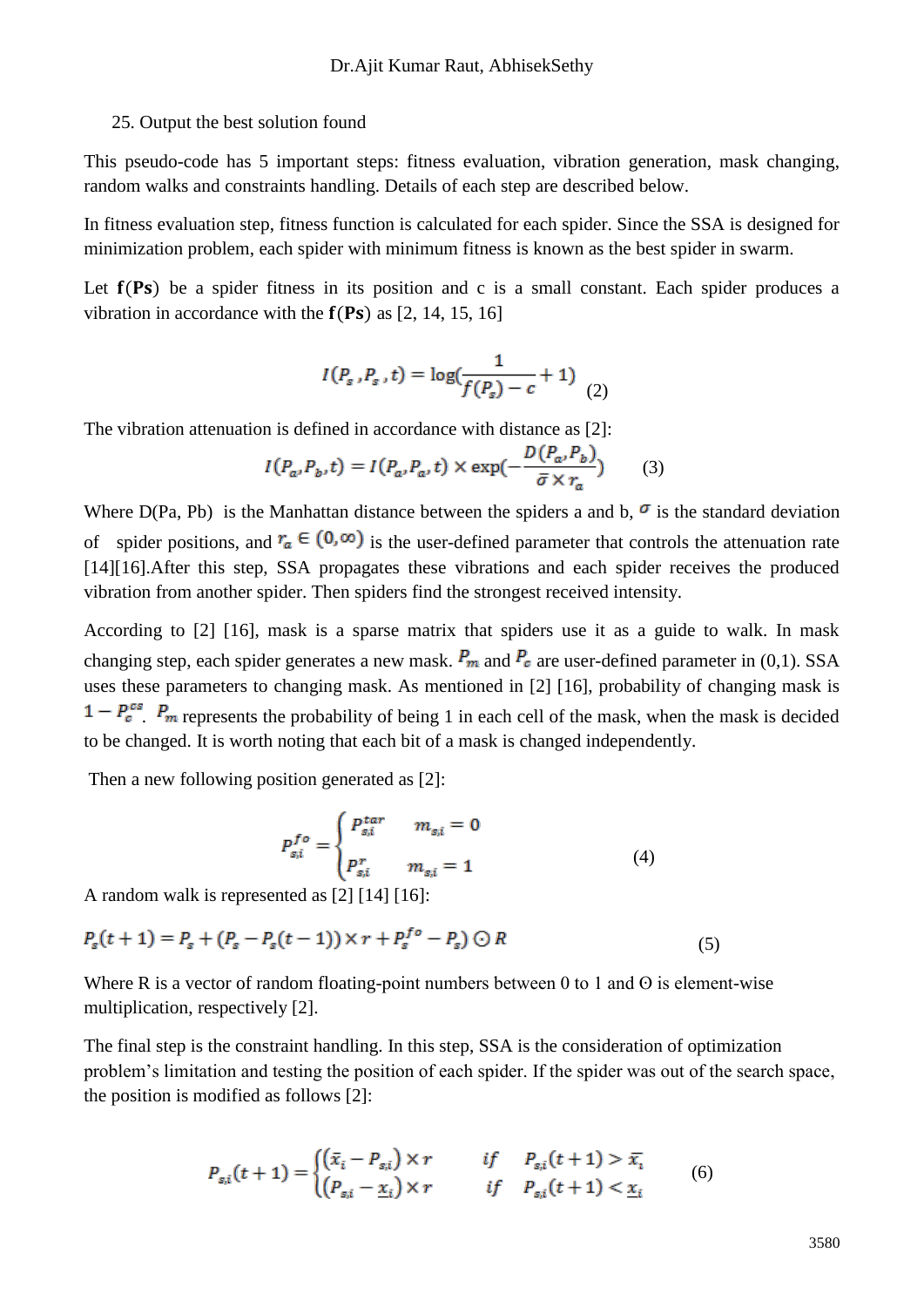As mentioned in [2] [16],  $\bar{x}_i$ ,  $\bar{x}_i$  are the upper bound and the lower bound of the search space in problem and r is a random floating point number between 0 and 1.

### **3. The proposed method**

Motivated by [3], we propose the Adaptive Social Spider Algorithm (DSSA) based on SSA for solving adaptive optimization problems such as TSP problem. The DSSA is main contribution of this paper. In this section, the changes of original SSA are described to create adaptive version of SSA. **3.1.Controlling Randomness**

SSA has two user-controlled parameters for adjusting randomness in order to control exploration and exploitation of the algorithm ,i.e.  $P_c \in (0,1)$  is a user-defined parameter[2] [16] that represents "the probability of changing mask", and  $P_{m}$  that determines the probability of being 1 in each cell of the mask matrix. Unlike SSA that used fixed parameter scheme [17] [18], DSSA used the parameters in a deterministic [17] [19] manner to control the randomness of the algorithm in such a way that the algorithm gains maximum randomness in the beginning of the search and achieves maximum exploration. The randomness then decreases toward the end of the algorithm in order to converge on the solutions.

In doing so, DSSA calculates  $P_{c,i}$  ( $P_c$  at iteration i) and  $P_{m,i}$  ( $P_{m,i}$  iteration i) as follows:

$$
P_{c,i} = P_{c,i-1} \times (1 + i \times \frac{C_c}{M^2})
$$
 (7)

and

$$
P_{m,i} = P_{m,i-1} \times \left(1 - \left(\frac{C_m \times (M - i)}{M^2}\right)\right) \quad (8)
$$

where  $i_{\text{is}}$  the iteration number,  $M_{\text{is}}$  the number of iterations,  $C_{\text{cand}} C_{\text{max}}$  control parameters determined by user.Figure1 show how the parameters Pc and Pm change during the execution of the algorithm in which the horizontal coordinates represent the iteration number and vertical coordinates represent the value of these parameters.



**Figure 1.** The Changes of Pc and Pm throughout the algorithm

As depicted in these Figures, the trade-off between exploration and exploitation is established in DSSA algorithm.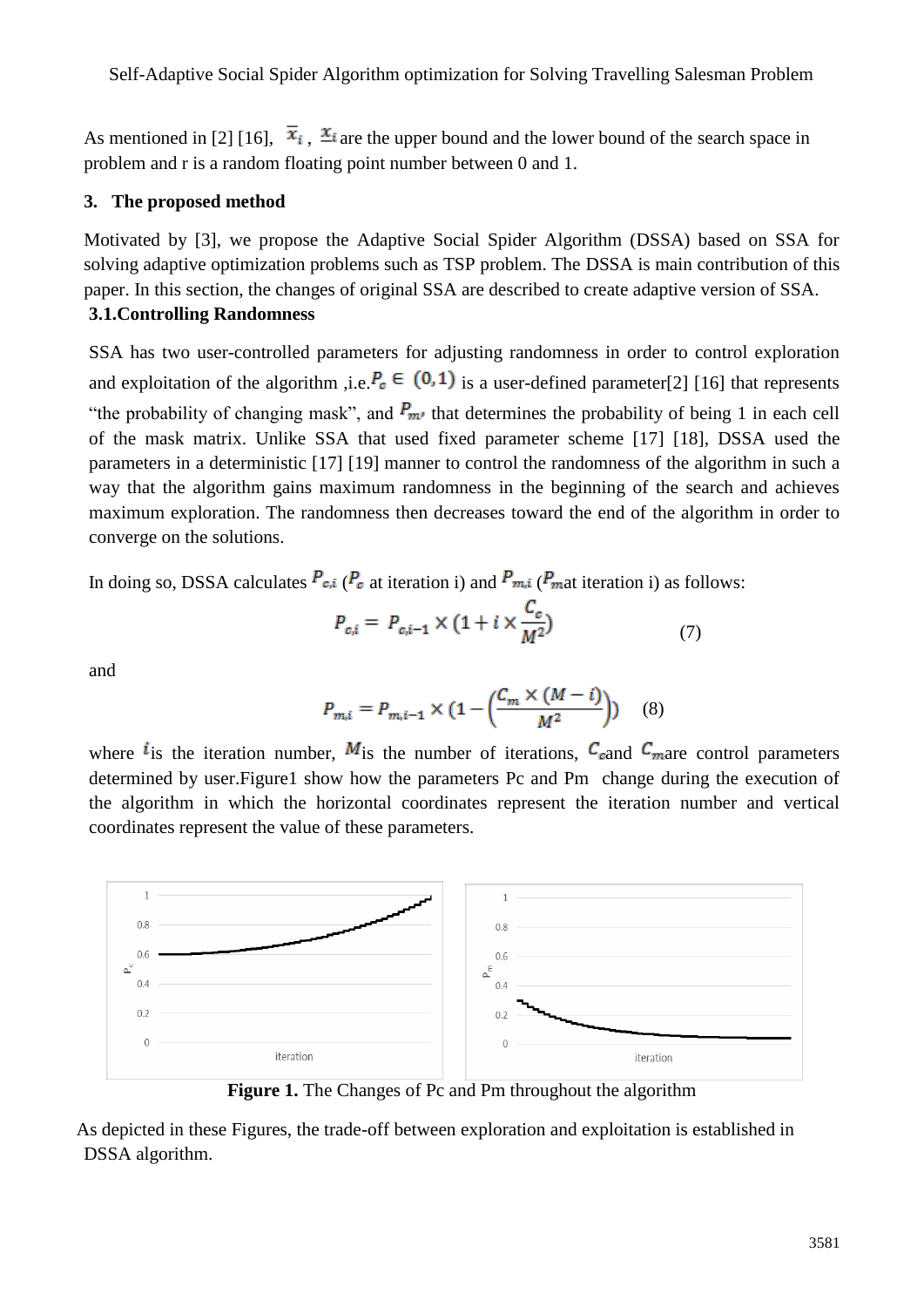#### 3.2.**Distance Function**

DSSA uses Hamming distance (HD) [3] to measure the distance between two spiders, instead of Manhattan distance as in original SSA. Each permutation of cities represents a spider. To calculate the HD between two permutations, consider two spiders as a two permutation consist five nodes, e.g.,  $P_1 = [3 \ 5 \ 1 \ 4 \ 2]$ , and  $P_2 = [3 \ 4 \ 1 \ 2 \ 5]$ , then  $HD(P_1, P_2) = 3$  that is the result of comparing peerto-peer elements in two permutations. Firstly,  $HD(P_1, P_2) = 0$ . If any element of  $P_1$  doesn't match to corresponding element in  $P_2 H D(P_1, P_2) = H D(P_1, P_2) + 1$ 

### **3.3.Follow Position**

As stated earlier, in order to increase randomness of the algorithm, SSA generates follow position based on a little deviation from the target position. SSA performs this by some arithmetic calculations on numbers, and a random sparse matrix  $m_s$ . Because DSSA aims to solve adaptive optimization problems, the real number-based calculation used in SSA does not address the requirements of such problems. DSSA utilizes a novel method to gain following position based on target position and mask matrix as follows:

$$
P_s^{fo} = \begin{cases} P_s^{tar} & m_{s,i} = 0, \qquad \forall i \\ \text{swap}(P_{s,i}^{tar}, P_{s,j}^{tar}) & m_{s,i} = 1, m_{s,j} = 1 \end{cases}
$$
 (9)

For example, suppose  $P_s^{tar}$  = [12345678910], and  $m_s$  = [0100000100] (i.e., i=2, j=8),

then  $P_s^{fo}$  = swap $(P_{s,i}^{tar}, P_{s,j}^{tar})$  = [1 8 3 4 5 6 7 2 910].

#### 3.4.Movement

Inspired from [3] [20], DSSA utilizes a combined method to perform a random walk for each spider towards the following position. In the proposed method, a combination of five well- known successor operators have been used to determine new position of the spider s at step t+1 based on its position at step t:

$$
P_s(t+1) = \begin{cases} \text{Vinsert}(P_{s,i}(t),j) & (10) \\ \text{random}(P_{s,i}(t), P_{s,j}(t)) \\ \text{swap}(P_{s,i}(t), P_{s,j}(t)) \\ 2 - opt(P_s(t), \delta_s^t) \\ 3 - opt(P_s(t), \delta_s^t) \end{cases}
$$

These operators are defined as follows:

Vertex insertion (Vinsert $(P_{s,i}(t), j)$ ): This operator randomly selects a node of the tour in position i(  $P_{s,i}(t)$ , removes it and reinserts in another random position (position j) [20]. Random Swapping (rand  $\langle \text{swap}(P_{s,i}(t), P_{s,j}(t)) \rangle$ ): This operator selects two nodes randomly  $(P_{s,i}(t), P_{s,j}(t))$  at position s, i and j) and swap their positions [20]. Swapping (s  $wap(P_{s,i}(t), P_{s,j}(t))$ ): This operator selects one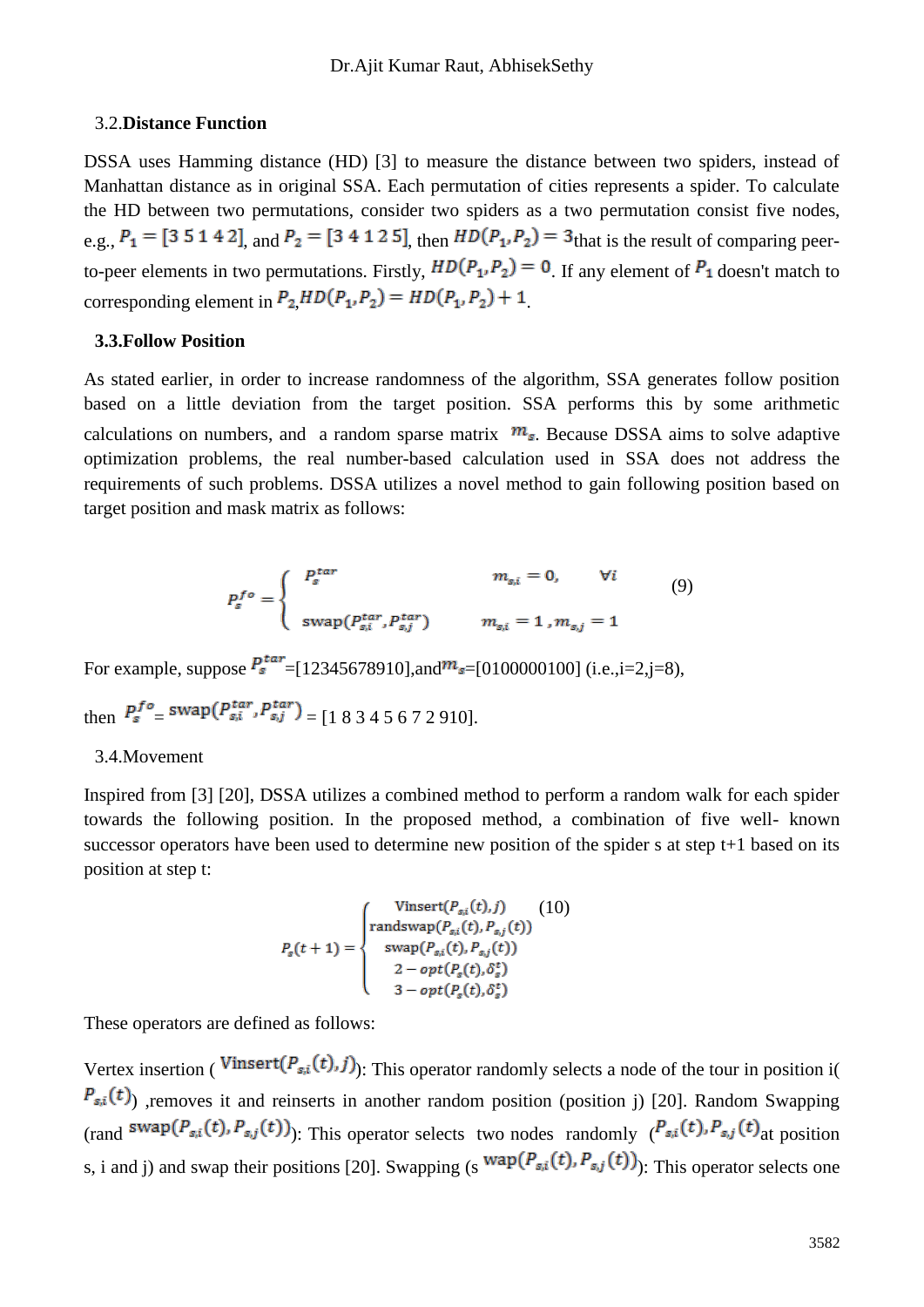node of  $P_s(t)$  randomly (for example  $P_{s,i}(t)$ ), find its corresponding index in follow position (  $P_{s,i}(t) = P_{s,j}^{fo}(t)$  and swap the nodes( $P_{s,i}(t)$ ,  $P_{s,j}(t)$ ), 2-opt (2 –  $opt(P_s(t), \delta_s^t)$ ). This operator was defined by Lin in 1965 [21]. The action of this function is: selecting two random edges from the path and remove them, then generating two new edges. The function doesn't create sub tour when generate new edges [3]. In this case,  $\delta_{s}^{t}$  a random number between 1, and the Hamming distance of current position of spider s and its follow position [3]:

 $\delta_s^t$  = Random [1,HD $(P_s(t), P_s^{fo})$ ]<sup>(11)</sup>

3-opt (  $3 - opt(P_s(t), \delta_s^t)$ ): The 3-opt operator was defined by Lin [21]. The action of this function is: selecting three random edges from the path and remove them, then generating three new edges. Similar to 2-opt, the function doesn't create sub tour [3]. It's worth noting that the complexity of this function is much greater than the 2-opt function [22] [23].

## **3.5. Fitness Function**

DSSA similar to TSP is designed for minimization problem. Therefore, the sum of the cost of all arcs of the solution has been used as the fitness function in this implementation.

## **3.6. Adaptive Social Spider Algorithm (DSSA)**

DSSA needs some changes to the SSA algorithm to be able to solve adaptive optimization problems such as TSP and ATSP. The pseudo-code of the proposed DSSA is depicted in Algorithm 2.

Assign values to the parameters of DSSA.

**Algorithm 2**: Adaptive Social Spider Algorithm

- 1. Create the population of spiders pop and memory to them
- 2. Initialize VStar for each spider
- 3. while stopping criteria not met do
- 4. for each spider s in pop do
- 5. Evaluate the fitness value of s
- 6. Generate a vibration at the position of s
- 7. End for
- 8. for each spider s in pop do
- 9. Calculate the intensity of the vibrations V generated by all spiders
- 10. Select the strongest vibration VSbest from V
- 11. if the intensity of VSbest is larger than VStar then
- 12.Store VSbest as VStar
- 13. End if
- 14. Update CS
- 15. Generate a random number r from [0,1)
- 16. if  $r > CS$  then
- 17. Update the dimension mask mS
- 18. End if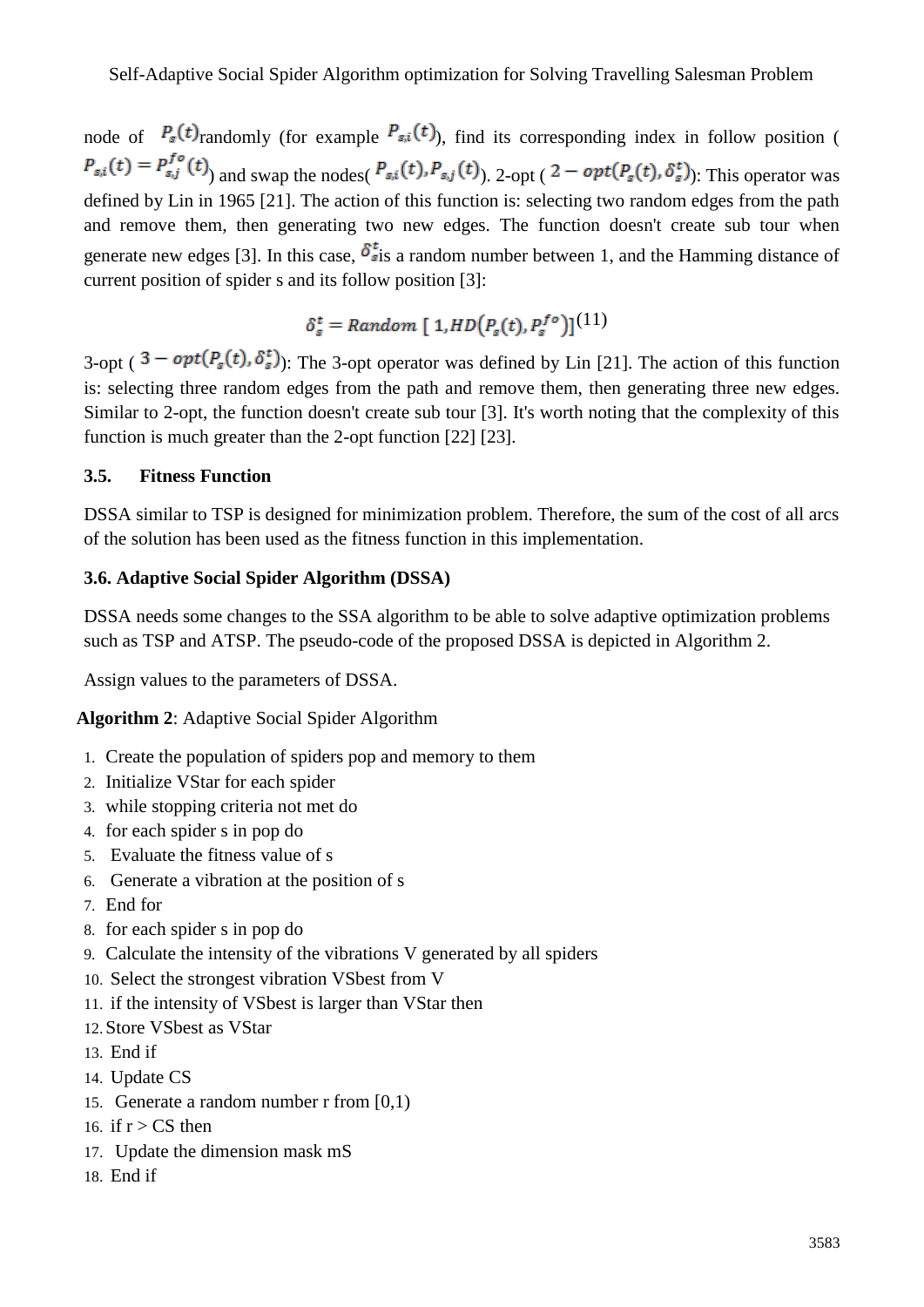- 19. for each spider s in pop do
- 20. if  $mS = 0$  then
- $21. Psfo = Psstar$
- 22. Else
- 23. Select two index i, j where  $ms$ ,  $i = 0$  and  $ms = 0$
- $24. Psfo = swap(Ps, istar, Ps, jstar)$
- 25.End if
- 26.Select at random a combination of these operators
- 27.  $PS(t+1) \leq$  Vinsert  $(PS,i(t),j)$
- 28. Swap $(PS,i(t), PS, j(t))$
- $29.3$ -opt $(PS(t), \delta S(t))$
- 30. End for
- 31.Select one solution among the best ones
- 32.Generate a new spider selecting the best neighbor around the chosen spider using the mentioned operators
- 33.End for
- 34.End while , Output the best solution found

## **4. Results and discussion**

In this work, 36 instances of TSPLIB with 17 to 439 nodes are used to evaluate the performance of the proposed DSSA algorithm. According to [3], For TSP problem, 21 instances and for ATSP problem, 15 instances have been chosen. MATLAB 2017 is used on a Windows 10 operating system for this simulation. The experiments are based on 50 spiders which move on the web based on five successive operators with  $ra = 5$ . Number of iterations is variable depending on the length of the tour  $(>=5000)$ , and Pm is changed based on Eq. (7) and Eq. (8) as demonstrated in Figure 6. A summary of parameter setting is shown in Table1.

| Parameter          | Value       |
|--------------------|-------------|
| Population size    | 50          |
| Movement functions | Eq. $10$    |
| Maximum iteration  | $\leq 5000$ |
| R <sub>a</sub>     | 5           |
| $P_{C}$            | 0.8         |

|  |  |  | Table 1: Parameter setting DSSA |  |  |
|--|--|--|---------------------------------|--|--|
|--|--|--|---------------------------------|--|--|

The results of experiments of DSSA as well as the comparison with other algorithms is shown in Table 2, where the Optima column shows optimal tour length reported in TSPLIB, and Best columns show the tour length of the best solutions obtained from DSSA and other mentioned algorithms. Each row of Table 2 also shows one instance of TSPLIB [3]. In this comparison, we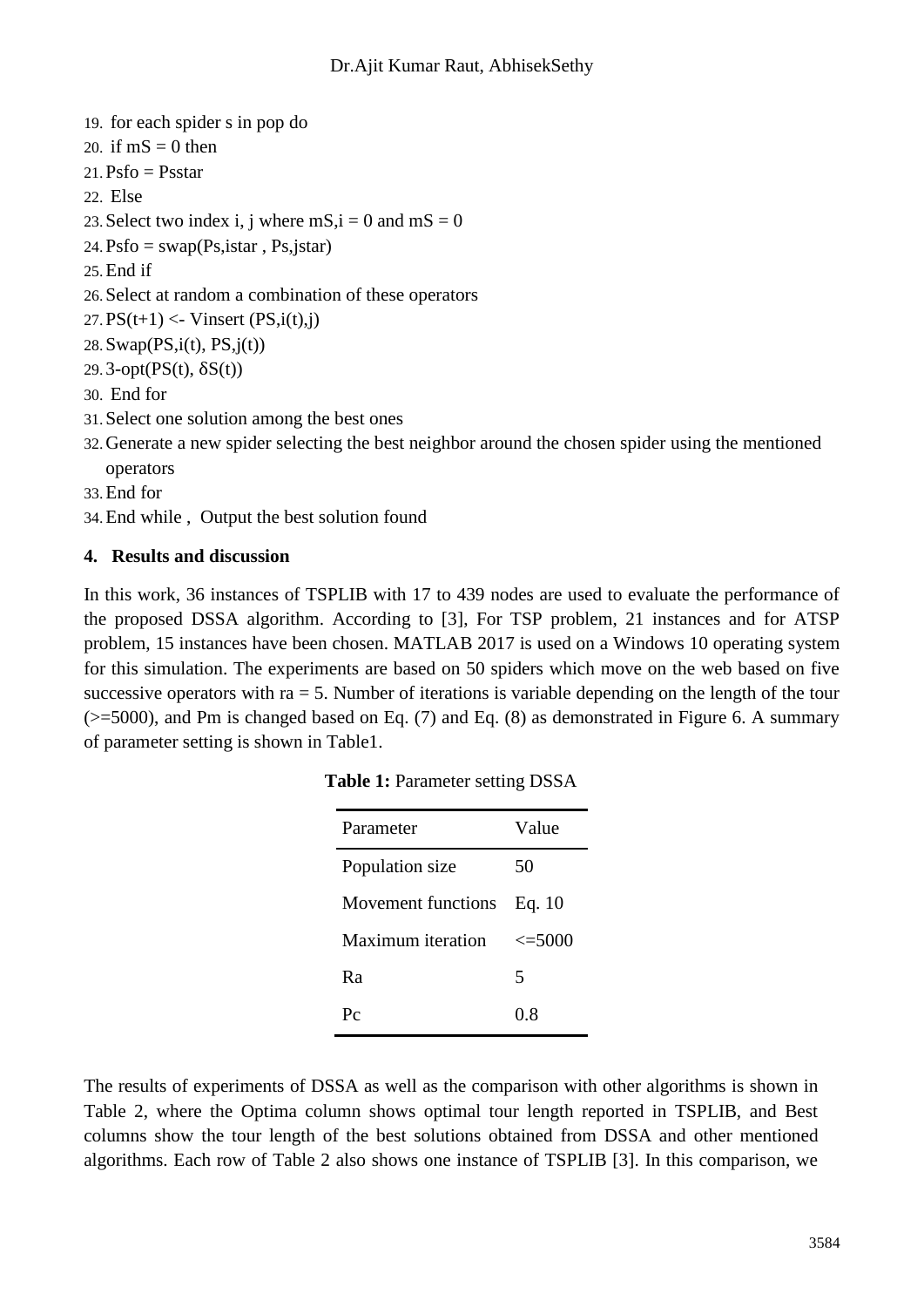used the results of experiments for other algorithms were reported in [3]. As mentioned in [3] the algorithms are: "dynamic bat algorithm (IBA), evolutionary simulated annealing (ESA), genetic algorithm (GA), an island based distributed genetic algorithm (IDGA), a dynamic firefly algorithm (DFA) and an imperialist competitive algorithm (DICA)".

**Table 2:** Comparing the results of DSSA and IBA, ESA, GA, IDGA, DFA, DICA for the TSP and ATSP

| Instance             |         | <b>DSSA</b> | <b>IBA</b>  | <b>ESA</b>  | <b>GA</b>   | <b>IDGA</b> | <b>DFA</b>  | <b>DICA</b> |
|----------------------|---------|-------------|-------------|-------------|-------------|-------------|-------------|-------------|
| Name                 | Optima  | <b>Best</b> | <b>Best</b> | <b>Best</b> | <b>Best</b> | <b>Best</b> | <b>Best</b> | <b>Best</b> |
| Oliver <sub>30</sub> | 420     | 420         | 420         | 420         | 420         | 420         | 420         | 420         |
| Eilon50              | 425     | 425         | 425         | 427         | 426         | 425         | 425         | 425         |
| Eil51                | 426     | 426         | 426         | 426         | 427         | 426         | 426         | 426         |
| Berlin52             | 7542    | 7542        | 7542        | 7542        | 7542        | 7542        | 7542        | 7542        |
| St70                 | 675     | 675         | 675         | 675         | 675         | 675         | 675         | 675         |
| Eilon75              | 535     | 535         | 535         | 545         | 550         | 544         | 535         | 537         |
| Eil76                | 538     | 538         | 539         | 546         | 545         | 545         | 543         | 544         |
| KroA100 21,282       |         | 21,282      | 21,282      | 21,282      | 21,350      | 21,345      | 21,282      | 21,282      |
| KroB100 22,140       |         | 22,140      | 22,140      | 22,202      | 22,176      | 22,208      | 22,183      | 22,180      |
| KroC100 20,749       |         | 20,749      | 20,749      | 20,749      | 20,861      | 20,830      | 20,756      | 20,756      |
| KroD100 21,294       |         | 21,294      | 21,294      | 21,500      | 21,492      | 21,582      | 21,408      | 21,399      |
| KroE100              | 22,068  | 22,068      | 22,068      | 22,099      | 22,150      | 22,110      | 22,079      | 22,083      |
| Ei1101               | 629     | 629         | 634         | 650         | 655         | 650         | 643         | 644         |
| Pr107                | 44,303  | 44,303      | 44,303      | 44,413      | 44,392      | 44,428      | 44,303      | 44,303      |
| Pr124                | 59,030  | 59,030      | 59,030      | 59,030      | 59,030      | 59,072      | 59,030      | 59,030      |
| Pr136                | 96,772  | 97,022      | 97,547      | 98,499      | 98,432      | 98,532      | 97,716      | 97,736      |
| Pr144                | 58,537  | 58,537      | 58,537      | 58,574      | 58,599      | 58,581      | 58,546      | 58,563      |
| Pr152                | 73,682  | 73,682      | 73,921      | 74,172      | 74,520      | 74,249      | 74,033      | 74,052      |
| Pr264                | 49,135  | 49,235      | 49,756      | 51,603      | 51,712      | 51,653      | 50,491      | 50,553      |
| Pr299                | 48,191  | 48,765      | 48,310      | 49,242      | 49,659      | 49,572      | 48,579      | 48,600      |
| Pr439                | 107,217 | 113,148     | 111,538     | 113,497     | 113,576     | 113,207     | 111,967     | 111,983     |
| Similarly            |         |             |             |             |             |             |             |             |
| br17                 | 39      | 39          | 39          | 39          | 39          | 39          | 39          | 39          |
| ftv33                | 1286    | 1286        | 1286        | 1286        | 1290        | 1286        | 1286        | 1286        |
| ftv35                | 1473    | 1473        | 1473        | 1473        | 1490        | 1498        | 1473        | 1473        |
| ftv38                | 1530    | 1530        | 1530        | 1530        | 1565        | 1560        | 1530        | 1530        |
| p43                  | 5620    | 5620        | 5620        | 5620        | 5620        | 5620        | 5620        | 5620        |
| ftv44                | 1613    | 1613        | 1613        | 1645        | 1649        | 1645        | 1620        | 1622        |
| ftv47                | 1776    | 1777        | 1796        | 1795        | 1820        | 1822        | 1795        | 1799        |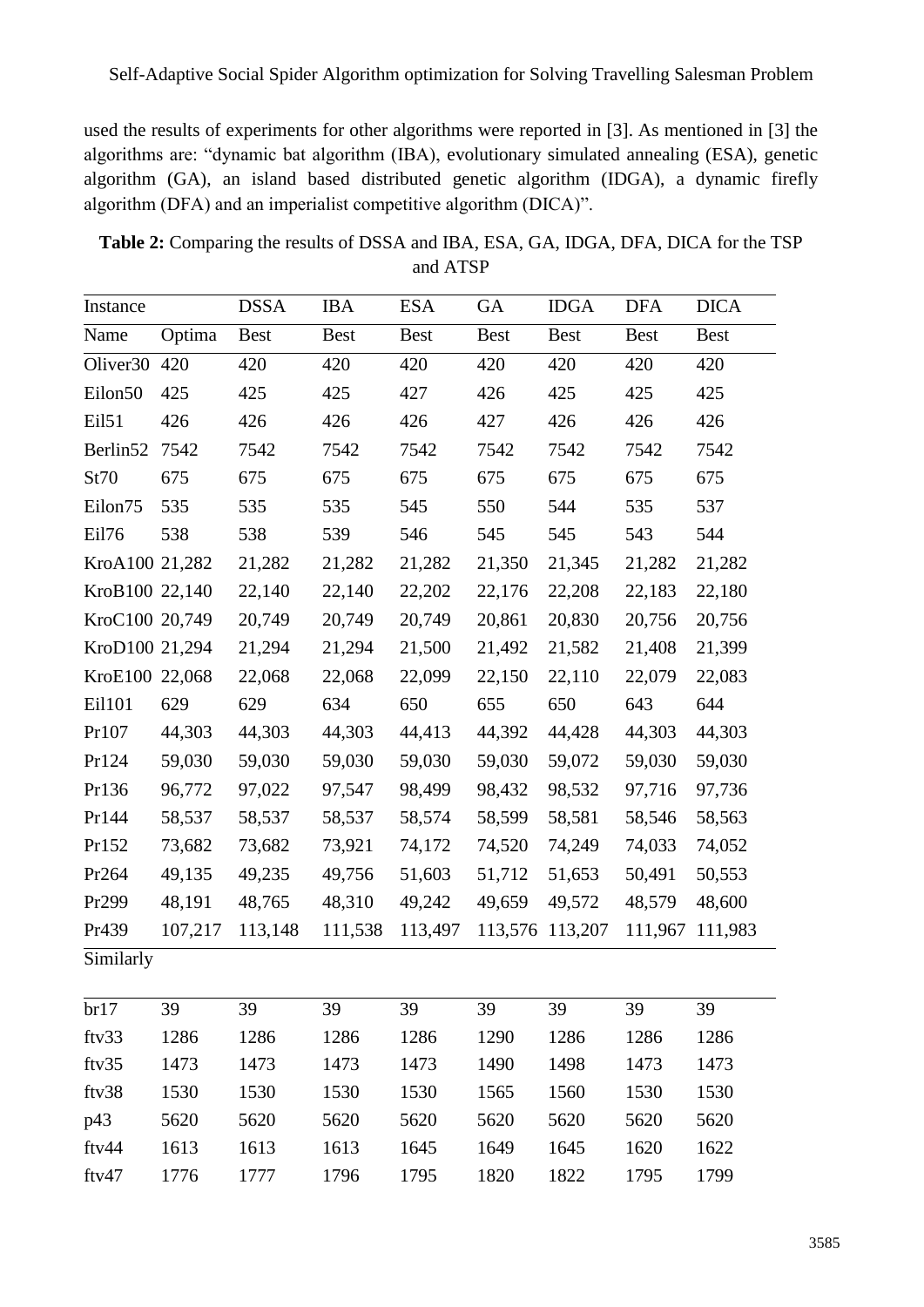### Dr.Ajit Kumar Raut, AbhisekSethy

| ry48p    | 14,422 | 14,422 | 14,422 | 14,485 | 14,545 | 14,530 | 14,453 | 14,463 |
|----------|--------|--------|--------|--------|--------|--------|--------|--------|
| ft $53$  | 6905   | 6987   | 7001   | 6990   | 7270   | 7076   | 6993   | 7002   |
| fty $55$ | 1608   | 1618   | 1608   | 1725   | 1700   | 1842   | 1628   | 1630   |
| ftv64    | 1839   | 1909   | 1879   | 1955   | 2014   | 2080   | 1903   | 1900   |
| ftv70    | 1950   | 2046   | 2111   | 2200   | 2184   | 2135   | 2173   | 2167   |
| ft70     | 38,673 | 39,785 | 39,901 | 39,650 | 39,407 | 39.241 | 39,668 | 39,660 |
| kro124p  | 36,230 | 36,580 | 37,538 | 40,019 | 39,265 | 39,099 | 39,438 | 39,400 |
| rbg323   | 1326   | 1591   | 1615   | 1620   | 1514   | 1510   | 1599   | 1600   |
|          |        |        |        |        |        |        |        |        |

Table 2 shows all the cases for which the algorithms found the optimal solutions in bold font, where DSSA found the optimal solution for 24 instances out of 36 dataset. As it can be seen, DSSA generally shows better results than IBA, ESA, GA, IDGA, DFA and DICA. Additionally, in 12 cases for which the algorithms could not find the best solutions, DSSA achieved a solution closer to the optimal ones as compared to the other algorithms. Specially, the comparison between DSSA and IBA shows that DSSA found the optimal solution in 24 cases while IBA found the optimal solutions in 22 cases. It can be said that DSSA has performed better than IBA. The Comparison of the results of DSSA and IBA, ESA, GA, IDGA, DFA, DICA for the TSP and ATSP is demonstrated in Figure 2.

**Results** instance name: 1: Optima 3: IBA 5: GA 7: DFA

Algorithm : 2: DSSA 4: ESA 6: IDGA 8: DICA



# **Figure 2**. Comparing results of DSSA and IBA, ESA, GA, IDGA, DFA, DICA for the TSP and ATSP

Figure 3 compares DSSA to other algorithms based on the number of cases that they obtained the optimal results. The main conclusion that we can made from the experiments is that DSSA is the best algorithm for solving TSP problem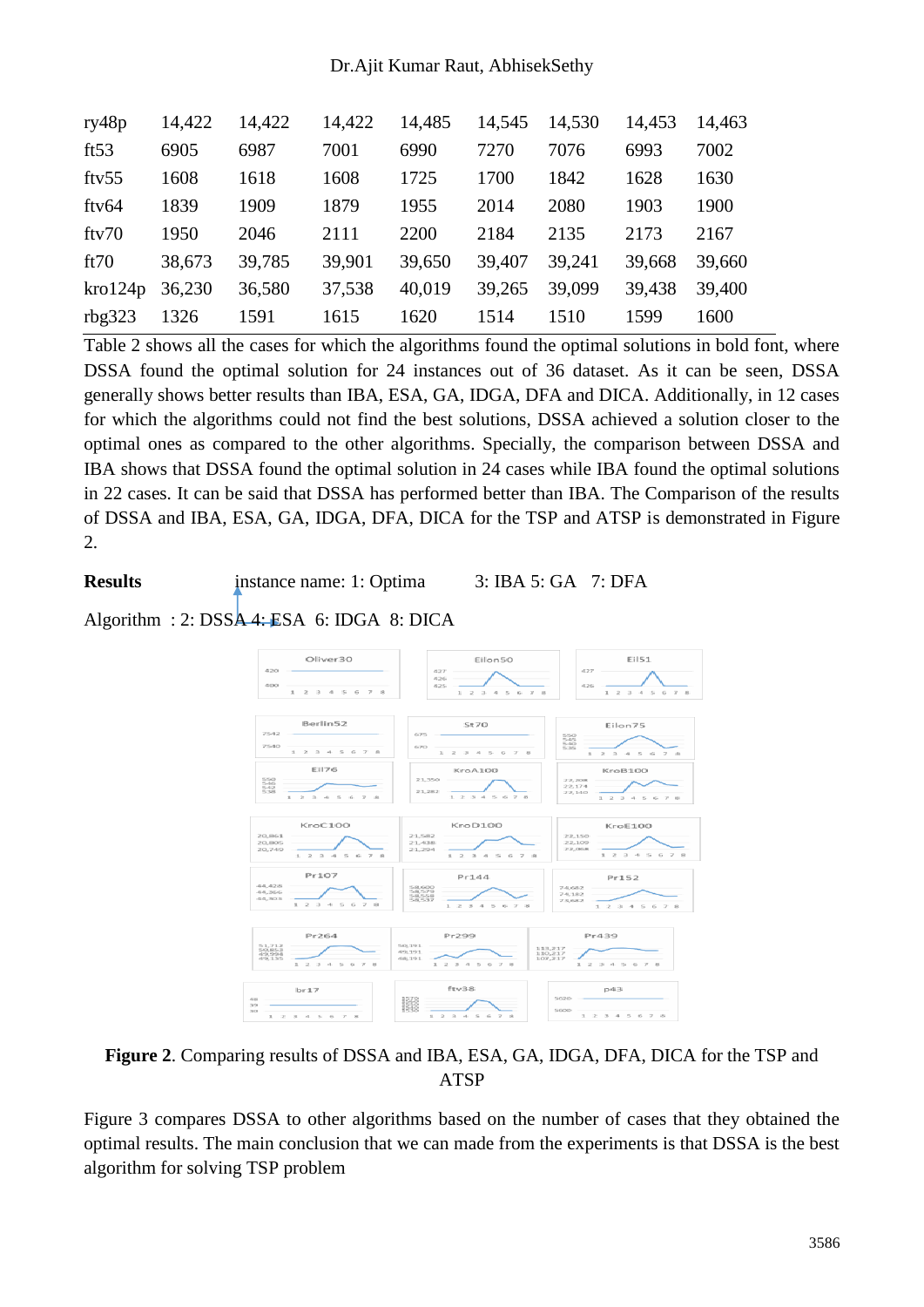### Self-Adaptive Social Spider Algorithm optimization for Solving Travelling Salesman Problem





## **5. Conclusion**

In this paper, the Adaptive Social Spider Algorithm (DSSA) is proposed based on original SSA for solving adaptive optimization problem such as TSP and ATSP. DSSA is implemented with some changes in original SSA which consists of distance function and movement method. The DSSA results to solve TSP and ATSP have been compared to "dynamic bat algorithm, evolutionary simulated annealing, genetic algorithm, an island based distributed genetic algorithm, a dynamic firefly algorithm and an imperialist competitive algorithm" that reported in [3]. The results prove that the proposed DSSA achieves the best performance to solve both the TSP and ATSP. The proposed DSSA in this work can be applied for any adaptive optimization problem such as routing problem and any problem that formulated by complex graph.

# **References**

- 1. Yu, L., Zheyong, B., Xiang, L., 2016. Developing a discrete neighborhood structure for an adaptive hybrid simulated annealing – tabu search algorithm to solve the symmetrical traveling salesman problem. Appl. Soft Comput. 49, 937-952.
- 2. James, J.Q. Yu., Victor, O.K. Li., 2015. A social spider algorithm for global optimization. Appl. Soft Comput. 30,614-627.
- 3. Osaba, E., Yang, X., Diaz, F., Lopez-Garcia, P., Carballedo, R., 2016. An improved discrete bat algorithm for symmetric and asymmetric Traveling Salesman Problems. EngApplArtif Intell.48,59-71.
- 4. Geng, X., Chen, Z., Yang, W., Shi, D., Zhao, K., 2011. Solving the traveling salesman problem based on an adaptive simulated annealing algorithm with greedy search. Appl. Soft Comput. 11(4),3680-3689.
- 5. Ariyasingha, I.D.I.D., Fernando, T.G.I., 2015. Performance analysis of the multi –objective ant colony optimization algorithms for the traveling salesman problem. Swarm EvolComput. 23,11-26.
- 6. Feng, H-M., Liao, K-L., 2014. Hybrid evolutionary fuzzy learning scheme in the applications of traveling salesman problems. Inf Sci. 270,204-225.
- 7. Abd Aziza, Z., 2015. Ant Colony Hyper-heuristics for Travelling Salesman Problem. In: IEEE International Symposium on Robotics and Intelligent Sensors,534-538.
- 8. Marinakis, Y., Marinaki, M., 2010. A Hybrid Multi-Swarm Particle Swarm Optimization algorithm for the Probabilistic Traveling Salesman Problem. ComputOper Res. 37,432-442.
- 9. Psychas, I., Delimpasi, E., Marinakis, Y., 2015. Hybrid evolutionary algorithms for the Multi objective Traveling Salesman Problem. Expert Syst. 42,8956-8970.
- 10. Kumbharana, Sh., Pandey, G., 2013. Solving Travelling Salesman Problem using FireflyAlgorithm.